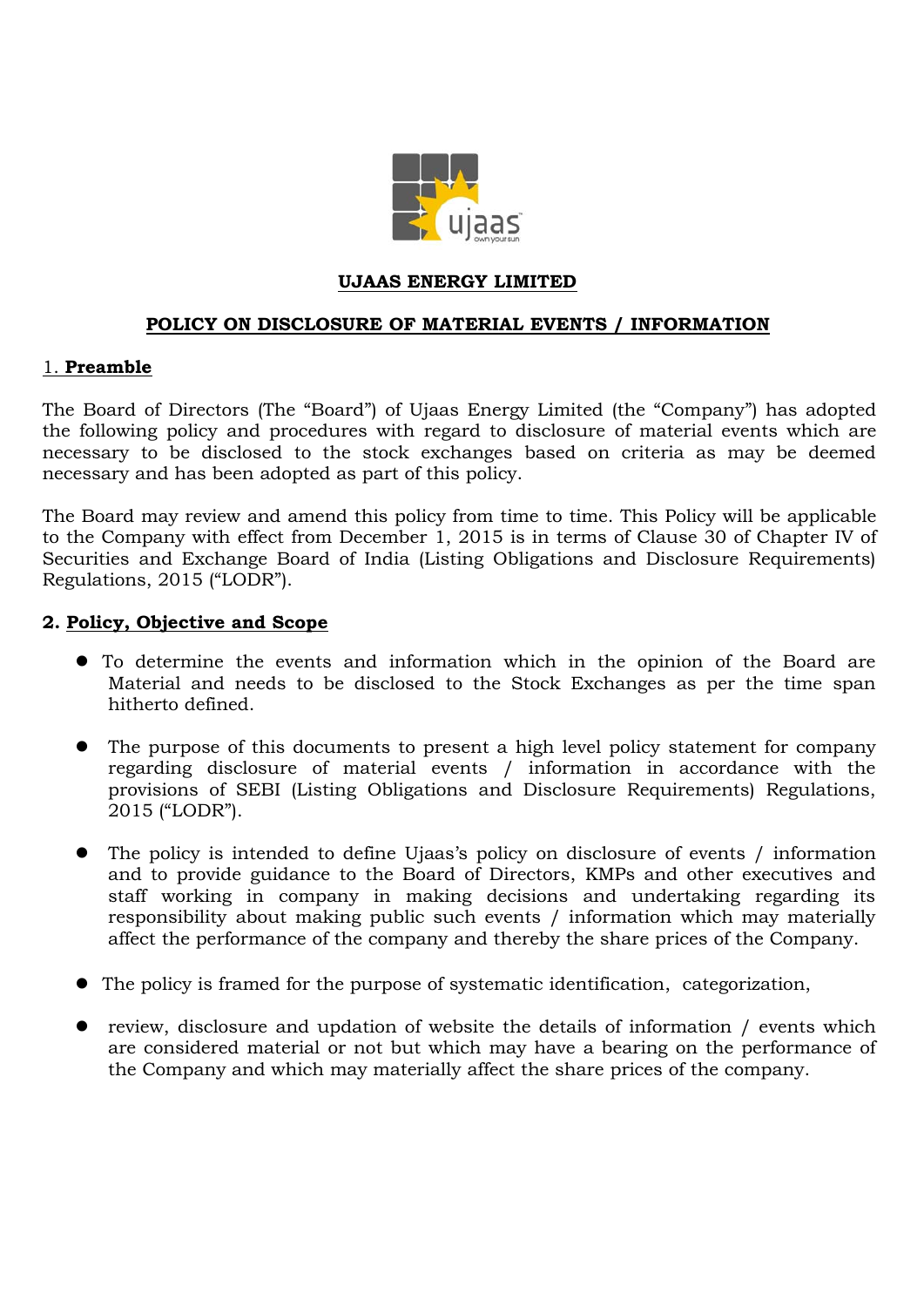3. All the Words and expressions used in this Policy, unless defined hereinafter, shall have meaning respectively assigned to them under the SEBI's LODR, 2015 and in the absence of its definition or explanation therein, as per the Companies Act, 2013 and the Rules, Notifications and Circulars made/issued thereunder, as amended from time to time.

### 4. **Definitions**

**"Audit Committee or Committee"** means Audit Committee constituted by the Board of Director of the Company, from time to time under provisions of SEBI LODR, 2015, RBI Act and/or the Companies Act, 2013.

"**Board of Directors or Board"** means the Board of Directors of Ujaas Energy Limited, as constituted from time to time.

"**Company**" means a Company incorporated under the Companies Act, 1956 or under any other act prior to or after Companies Act, 1956.

"**Independent Director**" means a Director of the Company, not being a whole time Director who is neither a promoter nor belongs to the promoter group of the Company and who satisfies other criteria for independence as laid down under Schedule IV of the Companies Act, 2013 and the SEBI's LODR, 2015 entered into with the stock exchanges.

"**Policy"** means Policy on Disclosure of Material Events.

"**Material Events"** are those that are specified in Para A of Part A of Schedule III of the LODR.

"**Other Events"** are those as may be decided from time to time and in accordance with Para B of Part A of Schedule III, as specified in sub-regulation (4).

**"LODR"** means the Securities and Exchange Board of India (Listing Obligations and Disclosure Requirements) Regulations, 2015

**"Key Managerial Personnel" (KMP)** of the Company includes Managing / Whole- time Directors, Chief Financial Officer and Company Secretary, who may be authorised individually or collectively to disclose events to Stock Exchange.

# **5. Policy**

Either based on the recommendation of the Audit Committee of Directors or Suo-moto the Board of Directors of the Company shall determine the events which are classified under different categories to be material and / or other events having a bearing on the performance of the Company and on the share prices of the Company, which needs to be disclosed to the stock exchanges as per the time span specified against each category.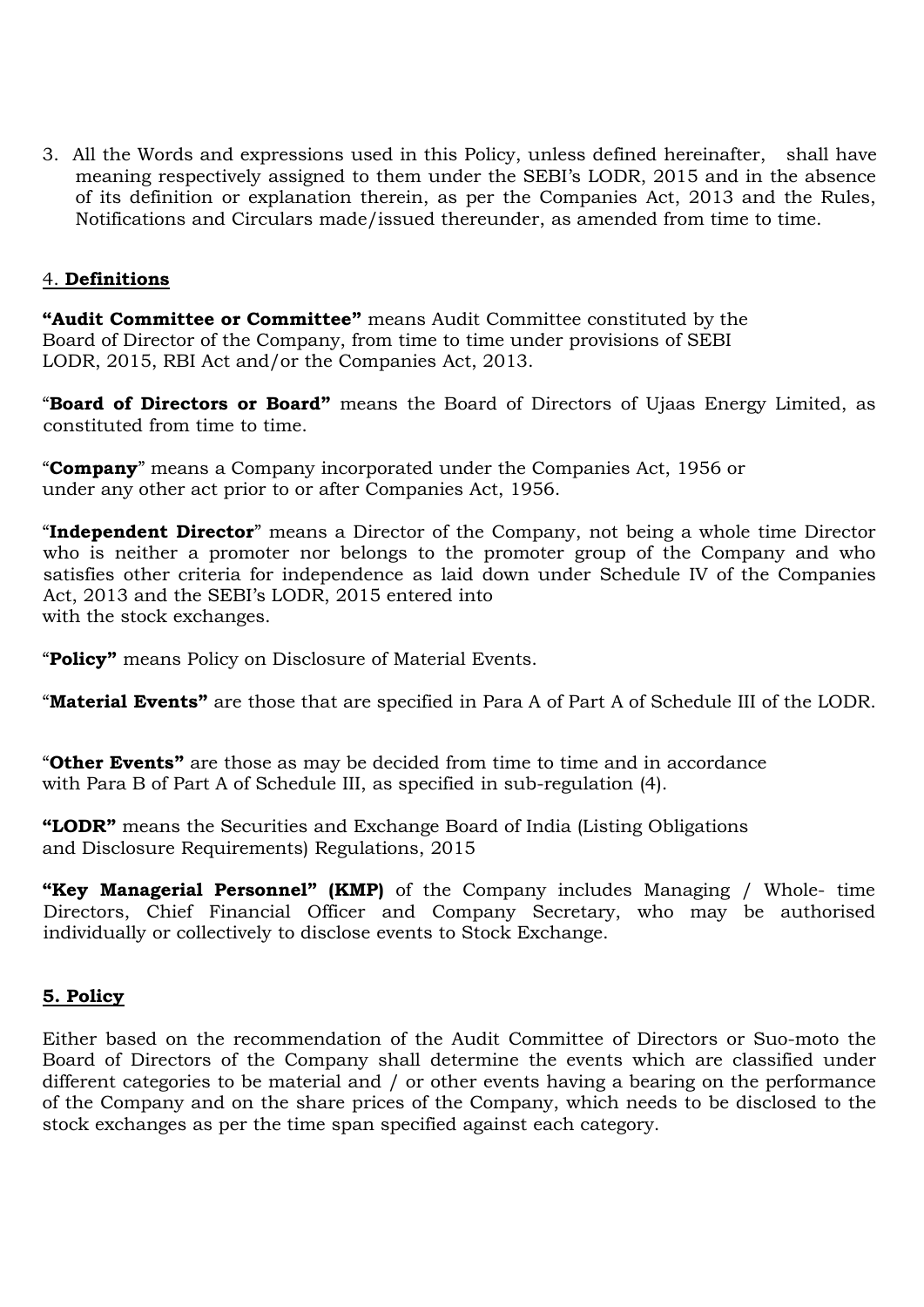#### **CATEGORY A:**

Following are the events considered Material in view of the Board of Directors upon occurence of which company shall make disclosure to stock exchanges without any application of the guidelines for materiality within **24 hours** of the decision taken not later than thirty minutes of conclusion of the Board Meeting are:

- Acquisition, (including agreement to acquire), Scheme of Arrangement which includes amalgamation / merger / demerger / restructuring), or sale or disposal of unit(s), division(s) or subsidiary of the listed entity or any other restructuring.
- z Issuance or forfeiture of securities, split or consolidation of shares, buyback of securities any restriction on transferability of securities or alteration in terms or structure of existing securities including forfeiture, reissue of forfeited securities, alteration of calls, redemption of securities et.
- Shareholder agreement, JV, Family settlement agreement, agreement / treaty /contract with media companies.
- Fraud / default by promoters or key managerial personnel and arrest of KMP or promoter.
- $\bullet$  Reference to BIFR and winding-up petition filed by any party / creditors.
- $\bullet$  Revision in ratings.
- Change in Directorships, key managerial personnel, Auditor and Compliance Officer
- Appointment or discontinuance of share transfer agent
- Corporate debt restructuring
- $\bullet$  One time settlement with bank.
- Issuance of Notices, call letters, resolutions and circulars sent to shareholders, Debenture holders or creditors or any class of them or advertised in the media by the listed entity.
- Proceedings of the Annual or Extra General Meeting
- Amendments to Memorandum and Articles of Association.
- Schedule of Analyst or institutional investor meet and presentation.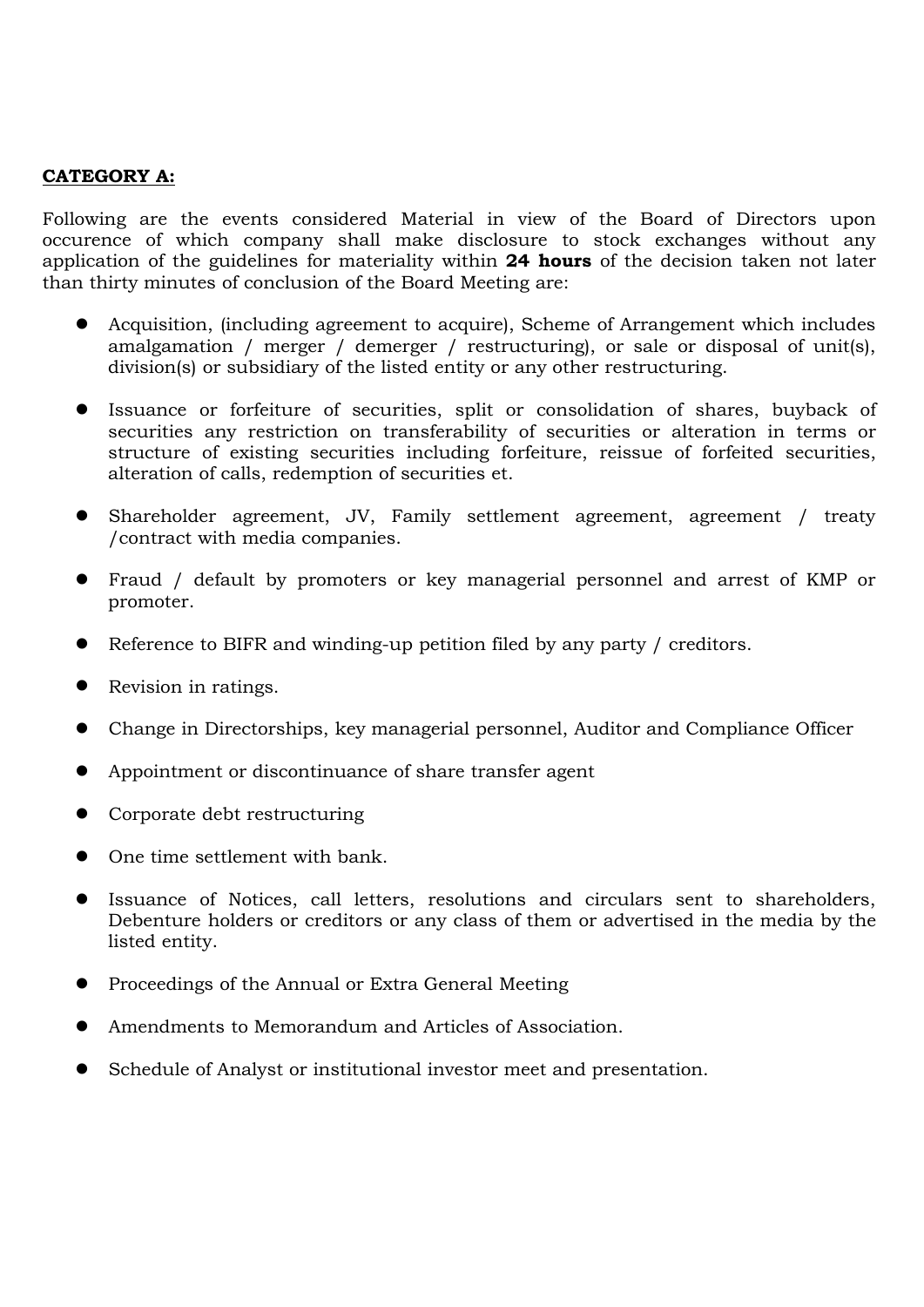Note: If the Management is not in a position to inform the stock exchange within 24 hours of the decision taken at the Board Meeting, then it shall inform the stock exchange as soon as it is possible with an explanation as to reason for delay in disclosing the said information.

# **CATEGORY B:**

Events / Decisions considered Material in view of the Board of Directors which needs to be disclosed to the stock exchanges within **30 minutes of the closure of the Board Meeting** are:

- Declaration of Dividend and / or cash bonuses recommended or declared and other information pertaining to them;
- Cancellation of dividend with reasons thereof;
- The decision on Buyback of securities;
- The decision with respect to Fund raising proposed to be undertaken;
- Increase in capital by issue of bonus shares through capitalization including the date on which such bonus shares would be credited/dispatched;
- Reissue of forfeited shares or securities, or the issue of shares or securities held in reserve for future issue;
- Alteration of capital;
- **•** Financial results;
- Decision on Voluntary delisting from stock exchanges.

### **CATETORY C:**

Miscellaneous Events / Decisions not considered Material in view of the Board of Directors which are depend on application of guidlines however, needs to be disclosed to the stock exchanges **as soon as it is possible when the necessary information is ready to be publicized** which are:

- z Commencement or postponement of the date of commercial production or Commercial operations of any unit / division;
- Change in the general character or nature of business brought about by arrangements for strategic, technical manufacturing or marketing tie-up, adoption of new lines of business or closure of operations of any unit / division;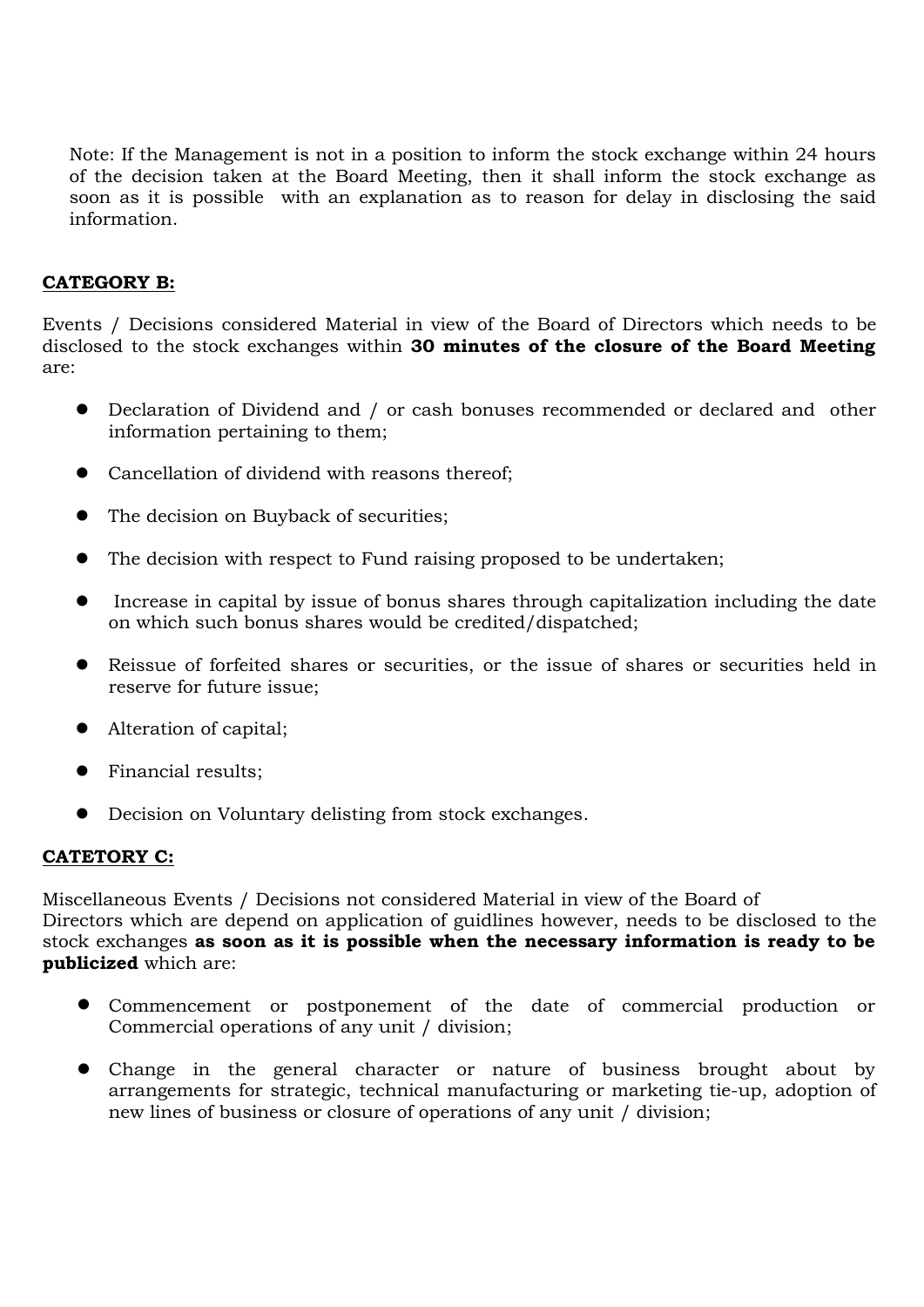- Capacity addition or new product launch;
- Awarding, bagging / receiving, amendement or termination of award/bagged orders/contracts normal course of business;
- Agreements for loan or other agreements which are binding and not in the normal course of business;
- Disruption of operation of any one or more units due to natural calamity, force majeure or strickes, lockouts etc for exceeding 3working days;
- Effects arising out of change in regulatory framework applicable to the listed entity;
- $\bullet$  Litigation / dispute / regulatory action(s) with impact;
- Options to purchase securities including ESOP/ESPS scheme;
- Giving of guarantees or indemnity or becoming a surety for any third party;
- Granting, withdrawal, surrender, cancellation or suspension of key licenses or regulatory approvals;
- Emergence of new technologies;
- Expiry of patents;
- Change in accounting policy;
- Any other information that may be deemed necessary jointly and severally by the KMPs of the Company who would consider that it is necessary for the holders of the securities of the listed entity to appraise its position and to avoid the establishment of a false market;
- The Board may in its discretion also authorise the KMPs to disclose such events, information or material that in its wisdom may be necessary for the Members of the exchange to know the information;
- The Management shall periodically bring to the attention of the Board of Directors of the Company, all information, events or materials which in its opinion has to be brought to the attention of the Members of the Stock Exchanges.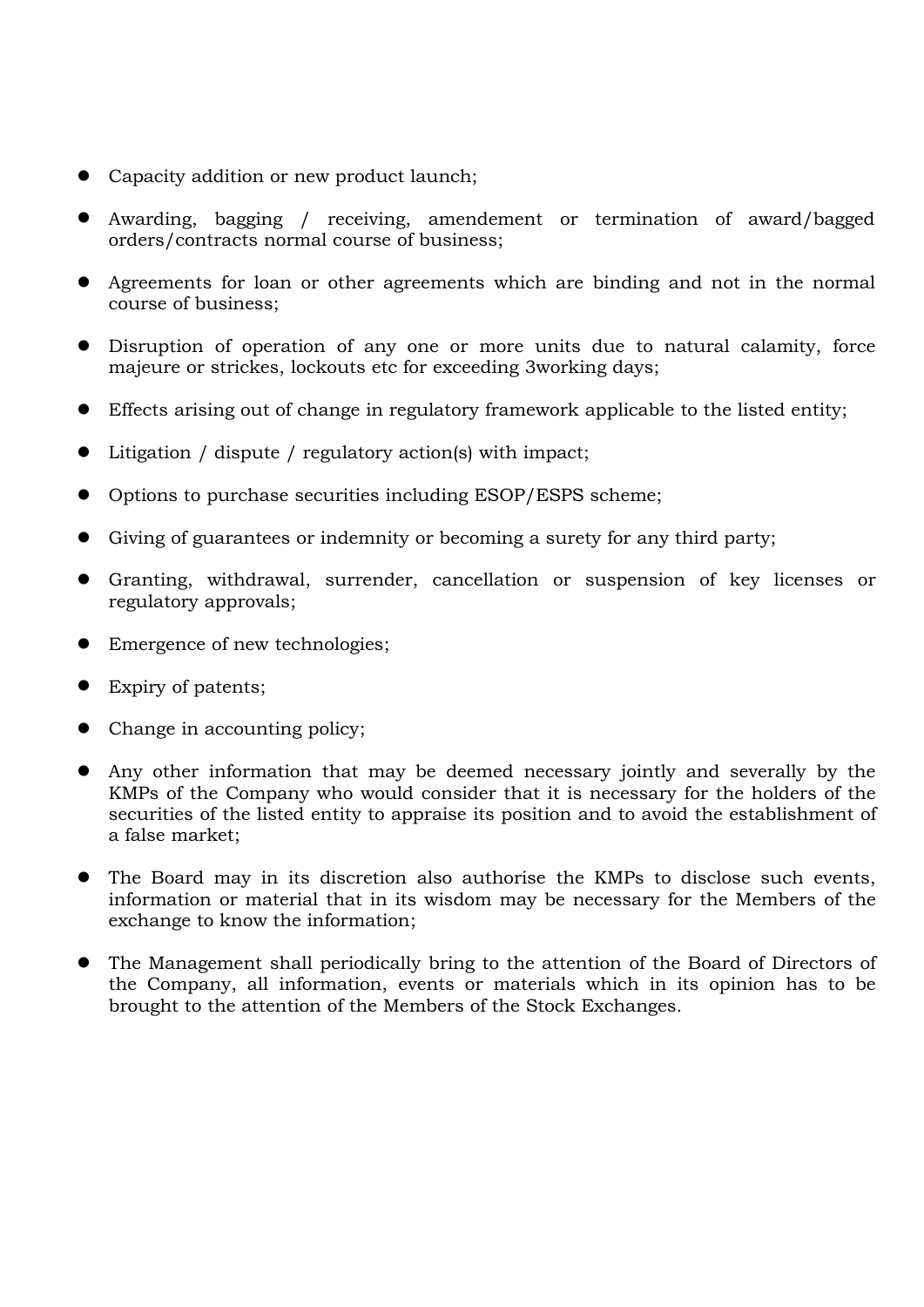### **6. Criteria for disclosure of events / information**

- The omission of an event or information would likely to result in discontinuity or alteration of event or information already available publicly.
- The omission of an event or information is likely to result in significant market reaction if the said omission came to light at a later date;
- $\bullet$  In case where the criteria of an event / information does not fall in the first two categories, but still in the opinion of the board of directors are considered material.

### 7. **Authority for determination of Materiality of events / information**

The Key Managerial Personnel (KMPs) consisting of the Managing / Whole-time Director/Joint Managing Directors, Chief Finance Office and the Company Secretary are hereby jointly and severally authorised to determine whether the event / information is material or not and in turn about its time line for disclosure based on the category of information as specified above to the stock exchanges, subject to such information being placed prior to or at the immediate Board Meeting held after the said information being made public.

### **8. Website Updation / Updates to stock exchanges**

The Company shall update all disclosures made under the regulations to the stock exchanges in its website and shall be continued to be hosted in the website for a minimum period of five years and thereafter archived as per the document retention policy of the Company.

The Compliance Officer, of the Company, shall give updates to the Board of Directors and to the Stock Exchanges on any material event that may have been first informed to the stock exchanges including further developments, if any, on such events. Such updates shall also be hosted on the website of the Company.

### **9. Disaster Preparedness**

In the event of major incident, the first priority is the safety of the people, followed by immediate action to rescue or prevent further damage to the records. Depending on the immediate threat, emergency response and recovery actions will take precedence over all other Company activities. The Company has made appropriate provision for the backup of its digital collections, including the provision of offsite security copies through a Disaster Recovery Cell at Bangalore. The backup copies are actively maintained to ensure their continued viability. The Company's EDP department ensures that the digital collections and technical infrastructure required to manage and access them can be restored in the event of an emergency.